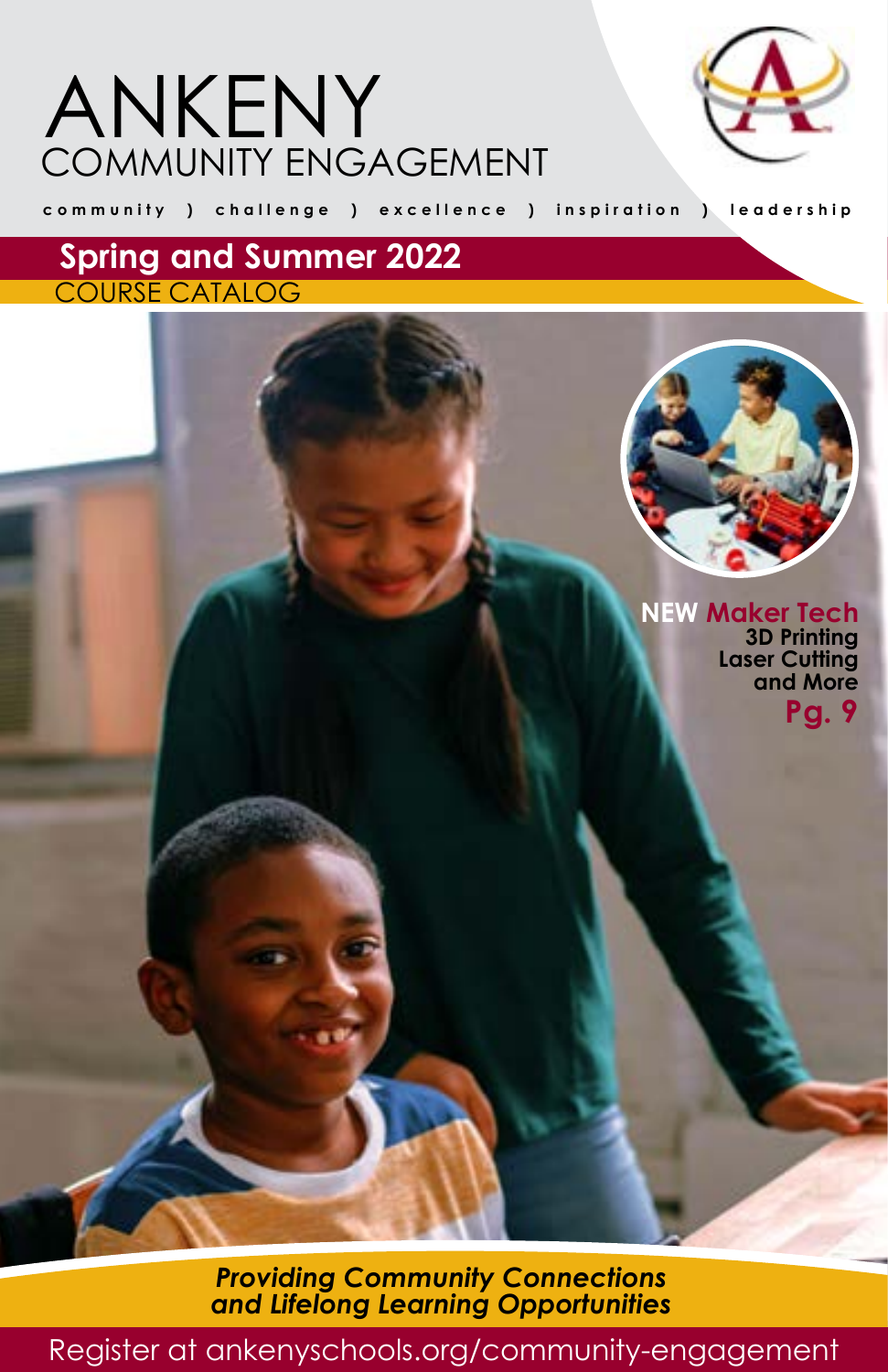# COMMUNITY ENGAGEMENT ANKENY



| <b>YOUTH COURSES</b>             | 3  |
|----------------------------------|----|
| <b>ADULT &amp; YOUTH COURSES</b> | 5  |
| <b>ADULT COURSES</b>             | 6  |
| YOUTH CAMPS                      | 7  |
| <b>REGISTRATION</b>              | 14 |

# Contact Us

Ankeny Community Engagement 306 SW School Street Ankeny, Iowa 50023 [kristopher.koehler@ankenyschools.org](mailto:kristopher.koehler%40ankenyschools.org?subject=) 515 965-9604 ext 54363



Office hours: Monday - Friday 7:30 am to 4:30 pm



# INSIDE Welcome

Spring and summer are quickly approaching and Ankeny Community Engagement couldn't be happier. It is always a pleasure to bring instructors and students together, and you can find some of your favorite courses this spring to help melt the winter blues away. Get the kids moving with fencing or tae kwon do and using brain power in chess. Or if they need to finish the school year strong, Sylvan Learning is again offering a package of courses for building study skills.

Spring can be hectic and there isn't always enough time to make big commitments or pursue your own interests. Community Engagement instructors have taken that into account and designed just the right experience for you. Craig Coffman teaches an online, one-night guitar or piano class aptly named "for hopelessly busy people". In line and couples dance, you can build your own schedule of classes with Aimee Shedd.

It's never too soon to start thinking about summer vacation, and we've done some of that work for you with our week-by-week schedule. Popular youth camps are back, from robotics and writer's workshop to space exploration. We have also expanded the selection of options in drone courses and are happy to introduce eSports.

Now that we've settled into 2022, it's time to make the most of this year!

This catalog is interactive. Click on any links to follow them for more information.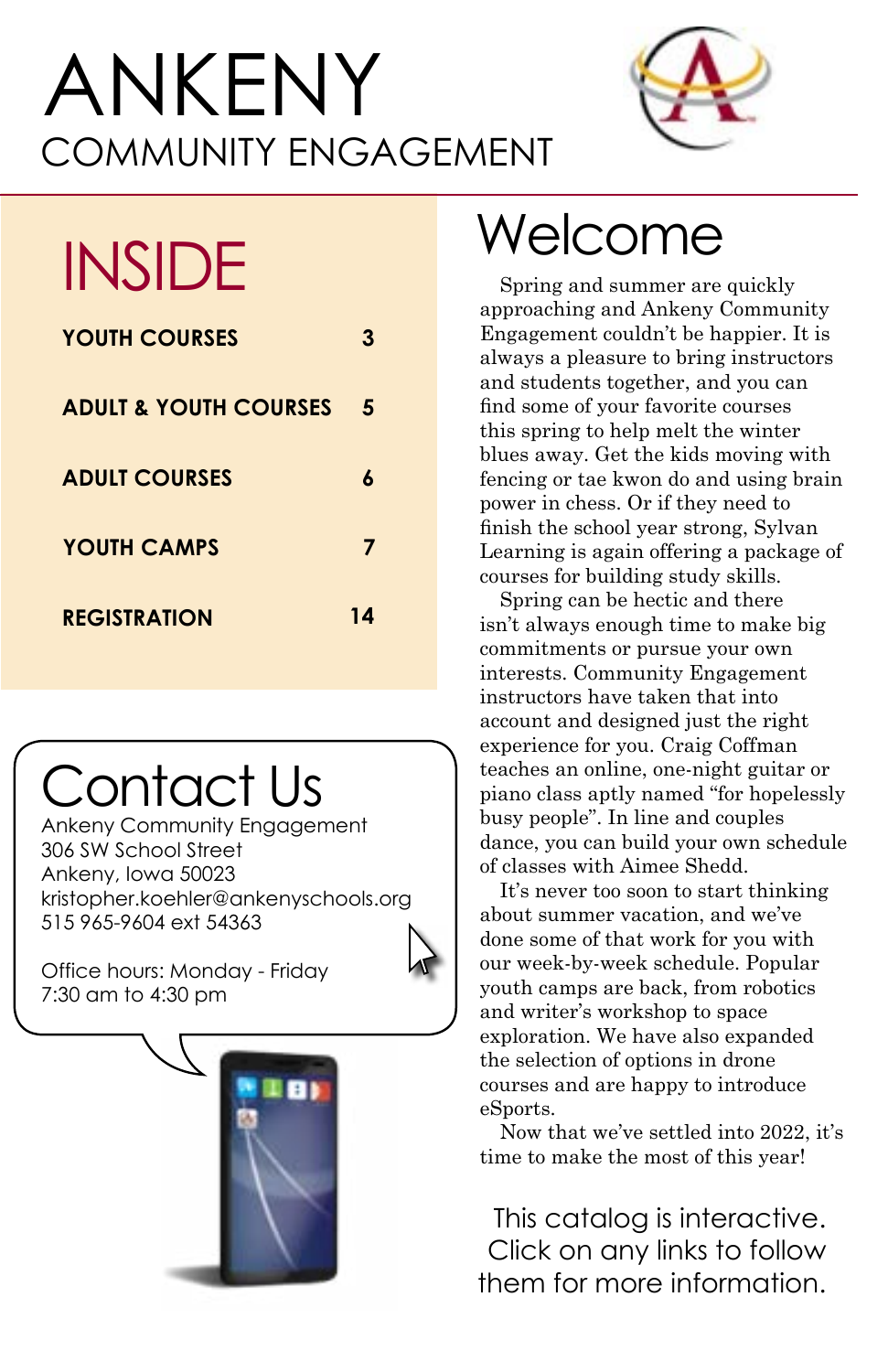# Youth Courses

### **{YEL!} Grandmasters of Chess**

New and returning students invited. Our spring session focuses on advanced beginner and intermediate concepts. The {YEL!} Teach It! Practice It! Play It!® method keeps chess students progressing through 60+ chess lessons and thousands of puzzles as well as guided games and in-class tournaments. Class fee includes ChessKid.com membership for the session (\$49 annual value).

 Grades K - 5 Instructor: Youth Enrichment League

**#386719:** Thur, 3/31 - 5/19; **\$147.50** 6:15 PM - 7:30 PM Crocker Lunchroom



## **{YEL!} Fencing**

New and returning students invited! Join this fast-paced, inclusive (everyone participates) Olympic Sport. The {YEL!} Teach It! Practice It! Play It!® approach teaches fencers new skills each class, practices those skills in kid–friendly fencing games, and then encourages students to use those skills in fencing bouts (matches). All equipment provided. Sign up today! Instructor: Youth Enrichment League

#### **GRADES 2-5**

**#386720:** Mon, 3/28 - 5/2; **\$92** 6:15 PM - 7:15 PM Parkview Lunchroom

#### **GRADES 6-12**

**#386721:** Mon, 3/28 - 5/2; **\$115** 7:20 PM - 8:50 PM Parkview Lunchroom

## **ACT Prep Seminar**

In this competitive college environment, even a modest score increase is a significant advantage for admissions and scholarship opportunities. Students who complete a ZAPS seminar(s) and practice the tips and strategies at home typically raise their scores on the ACT by two to four points. In a five-hour ZAPS test-preparation seminar, students will learn tips for improvement, practice strategies, prepare to write a well-organized persuasive essay, take shortened practice tests, and reduce test anxiety while gaining confidence. A comprehensive study guide and practicetest workouts are included. Bring two pencils and a calculator. Instructor: Doorway to College

**#386739:** Wed & Thur, 3/23 & 3/24; **\$105** 4:00 PM - 6:30 PM ACHS Rm 1109

# **Empowered Soles NEW**

This youth empowerment program uses running drills and games as a tool to teach character building and a growth mindset. Throughout the session, children will learn our empowerment principles while simultaneously improving running strategies. Aggressive goals, resilience, integrity, running posture, pacing, and energy direction are just a handful of what they will learn. They'll have so much fun with our innovative curriculum and games that they won't realize how much they are running.

Grades: 1 - 4 Instructor: Empowered Soles Run Club

**#398400:** Mon, 5/2 - 5/23; **\$65** 3:15 PM - 4:15 PM Northeast Elementary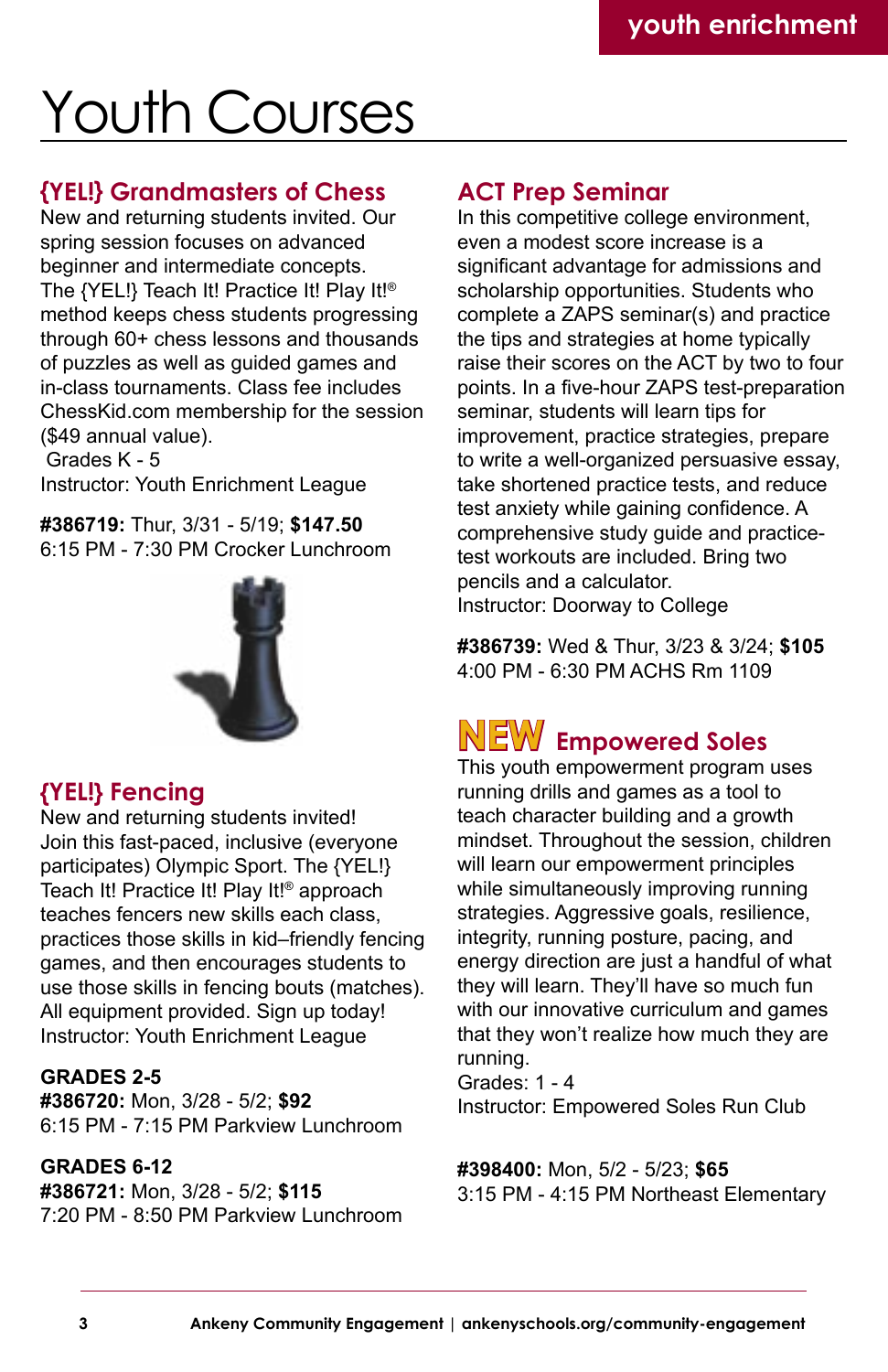### **Start Smart with Study Skills**

The biggest hurdle to academic success after elementary school seems to be poor study skills. During these sessions, students will be introduced to excellent strategies to set them up for success in middle and high school. Register for the entire 10-hour course, which includes all five classes listed below at a discounted price, or sign up for individual classes for \$35 each.

Grades 5-8 Instructor: Sylvan Learning

#### **ENTIRE COURSE INCLUDES ALL FIVE 2-HOUR SESSIONS LISTED BELOW (A SAVINGS OF \$25), OR YOU MAY SIGN UP FOR INDIVIDUAL SESSIONS (SEE TIMES AND DATES BELOW).**

**#386055:** Wed, 3/26 - 4/20; **\$150**, 6:00 PM - 8:00 PM Northview Room 1107

### **Organization and Time Management**

Develop and refine time management and organizational habits to succeed in school, life, and beyond. Use an academic planner to track school assignments and grades. Manage time and responsibilities inside and outside of the classroom. Organize school work and study area.

#### **#386061:** Wed, 3/23; **\$35**

6:00 PM - 8:00 PM Northview Room 1107

### **Note-Taking Strategies**

During this course, your child will get an introduction to taking notes in order to study more effectively and improve test scores. They will also learn to use note-taking tools to record and manage information presented in classroom texts and lectures.

#### **#386069:** Wed, 3/30; **\$35**

6:00 PM - 8:00 PM Northview Room 1107

### **Test-Taking Strategies**

During this two hour course, your child will be introduced to study strategies to take tests and quizzes with confidence. Students will learn to manage test anxiety and use a study process, apply study strategies for various subjects, and tackle different types of tests and item types.

#### **#386071:** Wed, 4/6; **\$35**

6:00 PM - 8:00 PM Northview Room 1107

## **Reading and Study Strategies**

Develop active reading strategies to read better in every class. Use text features to improve comprehension. Read strategically by using text features, visual aids, and context clues. Locate the main idea and summarize information. Skim and scan for key details.

**#386074:** Wed, 4/13; **\$35** 6:00 PM - 8:00 PM Northview Room 1107

### **Learning Styles and Study Habits**

During this two hour course, your child will be introduced to key study strategies and habits to become an independent and effective student. In addition to this, they will start to develop a "yes I can" mindset and set and achieve short- and long-term goals.

**#386079:** Wed, 4/20; **\$35** 6:00 PM - 8:00 PM Northview Room 1107

#### SIGN UP EARLY!

All Community Engagement classes have a minimum number of students necessary to run each class. Registration closes three business days before the first day of class, so be sure to sign up today!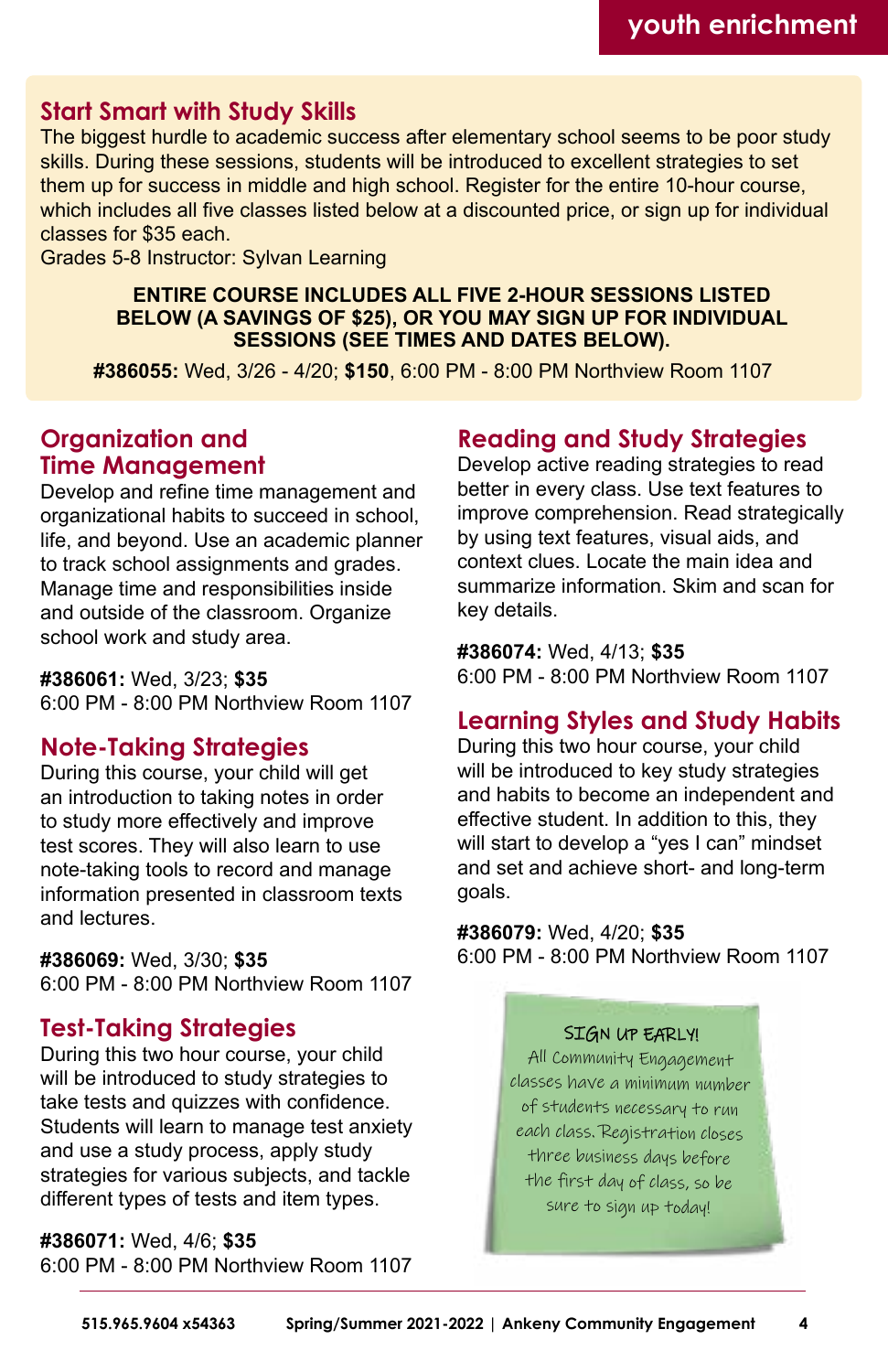# Adult & Youth Courses

# **Instant Piano for Hopelessly Busy People | ONLINE**

In just a few hours, you can learn enough secrets of the trade to give you years of musical enjoyment. Learn to play piano the way professionals do-using chords. Since this class is being held online with Zoom you will be able to sit at your piano or keyboard at home and take this course with no pressure at all. And, since this course includes an online book and online follow up video lessons, you will be able to continue your practice and study on your own. An optional periodic online question and answer session is also included. A recording of the class is included as well. The course is partly lecture/demonstration and partly hands on instruction. For ages 13+

Instructor: Craig Coffman

**#385837:** Mon, 2/28; **\$59** 6:30 PM - 9:30 PM Online

**#389272:** Tues, 6/7; **\$59** 6:30 PM - 9:30 PM Online

# **Instant Guitar for Hopelessly Busy People | ONLINE**

Have you ever wanted to learn the guitar but simply find it difficult to find the time? In just a few hours you can learn enough about playing the guitar to give you years of musical enjoyment, and you won't have to take private lessons to do it. This crash course will teach you some basic chords and get you playing along with your favorite songs right away. Since this class is being held online with Zoom, you will be able to sit at home with your guitar and take this class without any pressure at all. And since the class includes an online book and online follow-up video lessons, you will be able to continue your practice and study on your own. An optional periodic online question and answer session is also included. A recording of the class is included as well.

For ages 13+ Instructor: Craig Coffman

**#385879:** Tues, 3/1; **\$59** 6:30 PM - 9:00 PM Online

**#389278:** Wed, 6/8; **\$59** 6:30 PM - 9:00 PM Online

### **Tae Kwon Do**

What are the benefits of Tae Kwon Do for you and your family? Quite simply – tons! Physical fitness, weight control, increased concentration span, self-esteem, stress relief, and personal protection skills. Along with these, you will learn the art of traditional Tae Kwon Do. Ages six and older. Family fun. This class will be held on Mondays and Thursdays unless communicated by instructor. Instructor: Martial Arts America

**#374004:** Mon & Thur, 2/17 - 4/11; **\$60** 6:15 PM - 7:15 PM Crocker Elem. Gym

**#388139:** Mon & Thur, 4/14 - 6/6; **\$60** 6:15 PM - 7:15 PM Crocker Elem. Gym

**#388140:** Mon & Thur, 6/9 - 8/8; **\$60** 6:15 PM - 7:15 PM Crocker Elem. Gym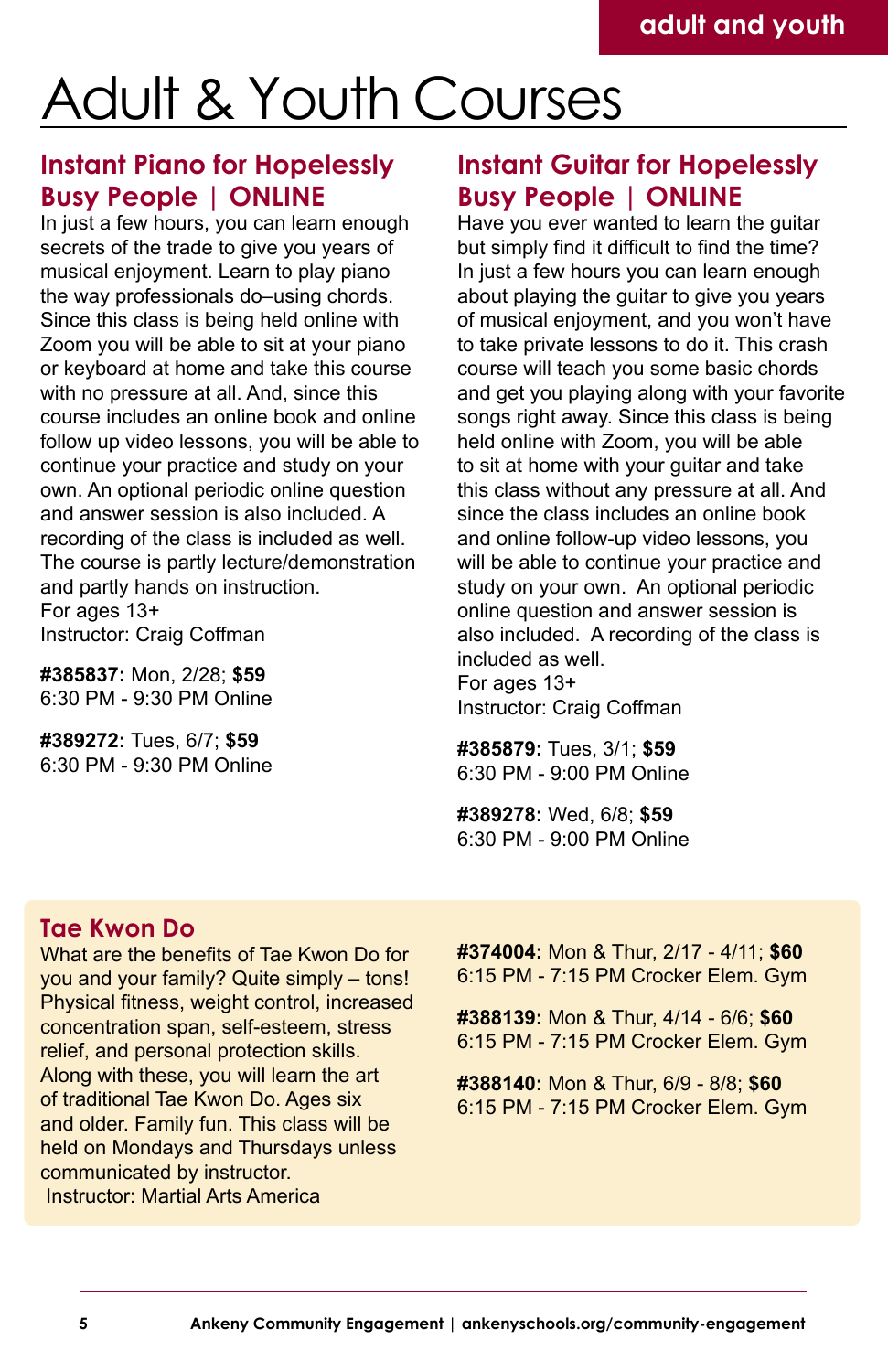# Adult Courses

### **Estate Planning**

Even every day folks need an estate plan. An estate plan saves your family undue grief and cost by ensuring your assets are distributed as you wanted. Whether your assets are worth thousands or hundreds of thousands, it is important to protect everything you worked so hard to earn. Learn how to avoid unnecessary expenses and fees, how to reduce or eliminate taxes and how to maximize the transfer of your real estate, investments, and personal belongings to your loved ones and/or charitable organizations. Taught by a financial advisor with additional support of an estate attorney and an advanced planning consultant. Instructor: Ann Merkley

**#382830:**Thur, 3/24; **\$5** 6:30 PM - 8:30 PM Northview Rm 1107



## **Dignified Divorce**

Divorce is hard enough by itself. This class will help you understand the process and potential pitfalls. It will cover topics from how to choose an attorney, custody issues, child support, and equitable division of assets such as 401(k)s, pensions, social security, and alimony. Instructor: Ann Merkley

**#382834:** Tues, 4/12; **\$5** 6:30 PM - 8:30 PM Northview Rm 1107

## **First-Time Homebuyer**

Are you thinking about purchasing a new home or in the process already? This class is taught by a panel of experts that will educate you on everything you need to know including understanding your credit score, what's involved in the process of finding the perfect home, how much you can afford to spend, your loan options, and what down payments are required. Owning your first home may seem like an overwhelming task. This will help you wade through the process from the idea stage to getting you to the closing table. Instructor: Ann Merkley

**#382836:** Thur, 4/21; **\$5** 6:30 PM - 8:30 PM Heritage Media Center

## **Dance | ONLINE**

Learn to dance in the comfort of your own home. You will learn footwork and rhythm counts in ballroom, country, and swing dances. Your dance lessons take place over video chat with Facebook Messenger or Skype, so you can learn and respond in real time. Each class is one hour per week for five weeks.

Instructor: Aimee Shedd

#### **Line Dance**

**#390782:** 5 one-hour sessions **\$50** Dates and time arranged with instructor.

#### **Couples Dance**

**#390785:** 5 one-hour sessions **\$100/couple** Dates and time arranged with instructor.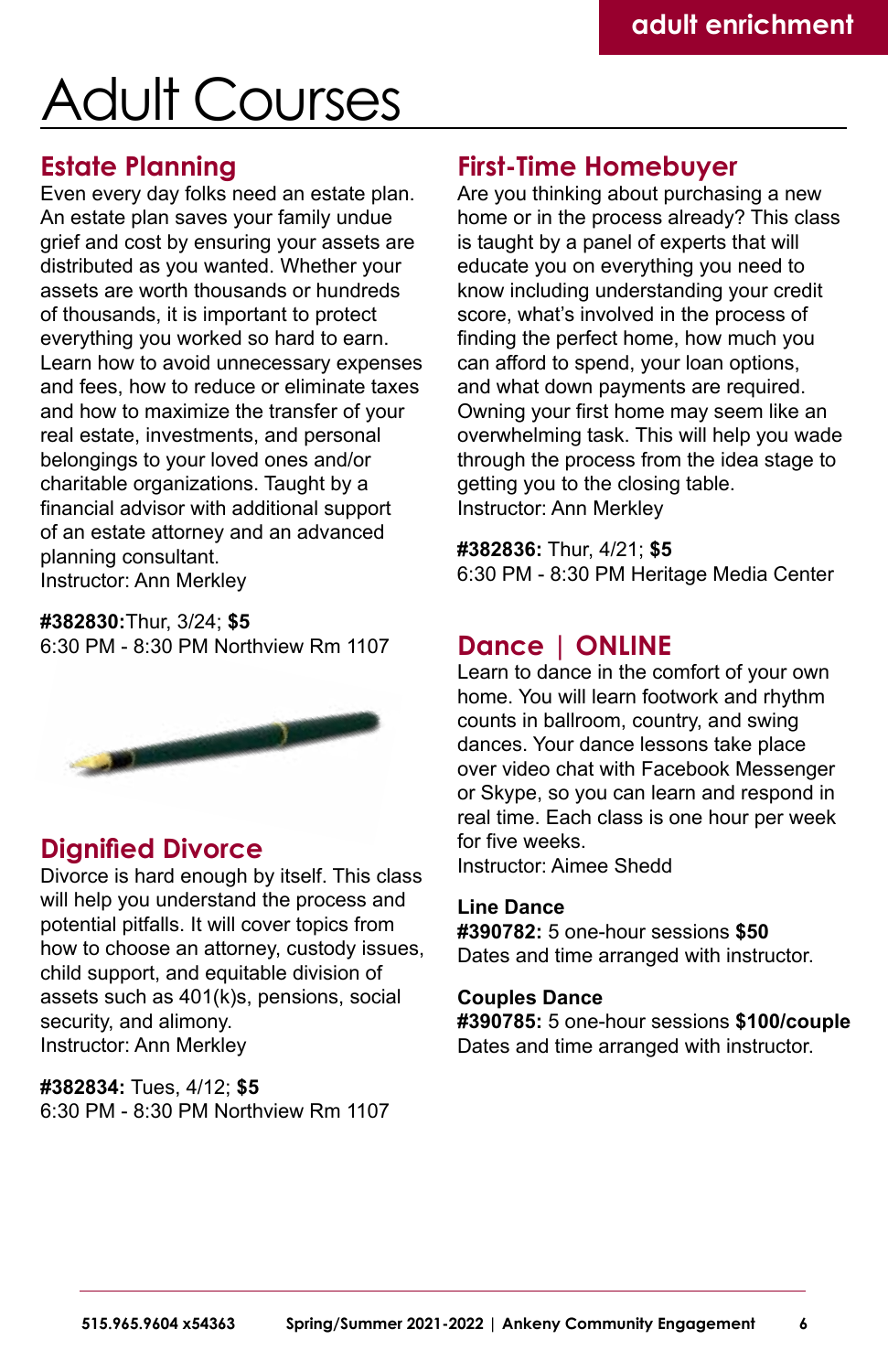# Youth Camps

# **June 6 - 10**

# **Eureka Engineering**

Eureka Engineering introduces students to the core skills of robotics and STEM through engaging, hands-on learning opportunities. Student groups will work with Lego® Mindstorm kits, which include both electrical and mechanical components. The small groups will be mentored by experienced and passionate instructors. Parents are welcome to watch their child's robotic creations come to life in exciting and competitive challenges including drag racing, fighting robots and more! Grades 3 - 8 Instructor: COR Robotics

**#398148:** Mon - Wed, 6/6 - 8; **\$87.50** 9:00 AM - 12:00 PM Heritage Media Center

# **Summer Science Camp**

**#388250:** Mon Fr 11stuctor: 119**8 PM - 12:00 PM - 12:00**<br>#388250: Mon Fried BL - \$160<br>9:00 AM - 12:00 PM Southeast Lunchroom Join us for a fun week full of exciting summer inspired STEM learning! With activities including pool chemistry, exploring the light spectrum, building challenges, summer inspired crafts and games, solar energy, and more! Grades 1 - 5 Instructor: TigerLily STE

# $N$ **EW** RC Wars

In RC Wars, teams of students will build their own Remote Control vehicles to race and battle against other teams. Students will need to design their vehicles to not only be faster and stronger than other teams' creations, but also better than purchased RC Cars and Drones! RC Wars will feature land and air races, obstacle courses and more as students learn mechanical and electrical building skills in an energetic and exciting environment. Grades 4 - 9

Instructor: COR Robotics

**#398150:** Mon - Wed, 7/11 - 7/13; **\$87.50** 1:00 PM - 4:00 PM Heritage Media Center Ankeny Community Engagement has limited scholarships available for courses which benefit youth. Scholarship requests may be made per person or family each fiscal year (July 1-June 30). Call 515-965- 9604 x54363 for more information.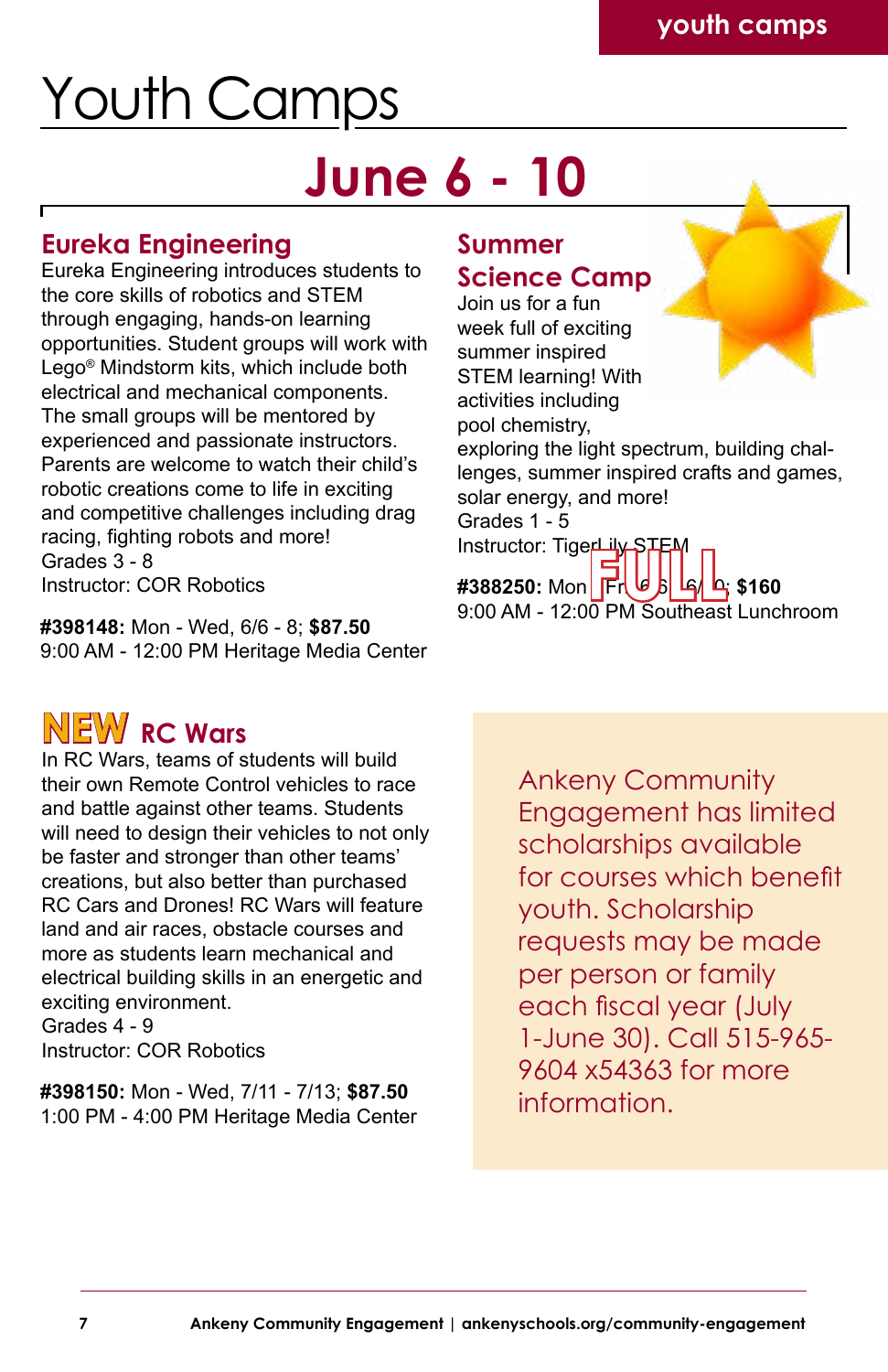# **June 13 - 17**

## **Movie Makers**

This hands-on, interactive course will instruct students on the world of digital video design and production. Students will film, direct, and edit their own digital video creations. Students enrolled in this course will amaze their peers with green screen and special effects work. Ages 9 - 17

Instructor: Youth Tech Inc

**#385634:** Mon - Thur, 6/13 - 6/16; **\$155** 116.1996.1.1996.1.1996.1.1996.1.1996.1.1996.1.1996.1.1996.1.1996.1.1996.1.1996.1.<br>#385634: Mon - **Fullel Legation 12:00 PM Southeast Media Center** 

## **Video Game Design**

This course provides students with a fun interactive look at the world of video game design and development. Students enrolled in this camp will learn the basics of video game design and produce several different interactive video games to share with their friends and family.

Ages 10 - 17 Instructor: Youth Tech Inc

**#385636:** Mon - **Ind (4 11 L | 1**6; \$175 #385636: Mon - FU**LLLLLLLLLLLLLL**<br>1:00 PM - 4:00 PM Southeast Media Center

### **Robotics 2.0**

Build a rescue helicopter, a dragster, and a moon rover. Then program the 'copter to fly, the dragster to race, and the rover to roam. {YEL!}'s Teach It! Practice It! Play It!® classroom method emphasizes 21st Century Learning skills like STEM, teamwork, and problem solving.

#### **Grades 1 - 5**

#389679 Mon - Fird <sup>U</sup> / | பு| ட்\$150 19:00 AM - 12:00 PM Crocker Lunchroom<br>
9:00 AM - 12:00 PM Crocker Lunchroom Instructor: Youth Enrichment League

### **Space Camp**

Join us for an exciting fun-filled week of astronaut missions, spacecraft design, lunar robot coding and more. In this play and learn style camp, students will be having a blast while exploring various STEM concepts including engineering design, coding, geology, physics and astronomy. We will also be highlighting famous astronauts, aerospace engineers and mathematicians! Students will also be developing critical thinking and leadership skills while putting their creativity to work. Grades 1 - 5 Instructor: TigerLily STEM

**#388264:** Mon - Fri, 6/13 - 6/17; **\$160** 9:00 AM - 12:00 PM Heritage Lunchroom

### **Robotics Evolution**

Students work in small groups of 2-3 and build multiple robots with sensors, program them to complete tasks like delivering food, cleaning nature, or reuniting animal friends. {YEL!}'s Teach It! Practi ce It! Play It!® classroom method emphasizes 21st Century Learning skills like STEM, teamwork, and problem solving. NOTE: This course is a fantastic primer if you are interested in gaining experience for the FIRST® LEGO® League annual robotics competition. LEGO is a trademark of the LEGO Group of companies which does not sponsor, authorize or endorse this site or program. FIRST is also a trademark. FIRST does not sponsor, authorize or endorse this site or program.

#389682: Mon **IFI, U /1 니 너 더 \$175** 1:00 PM - 5:00 PM Crocker Lunchroom **FULL**Grades 4 - 8 Instructor: Youth Enrichment League

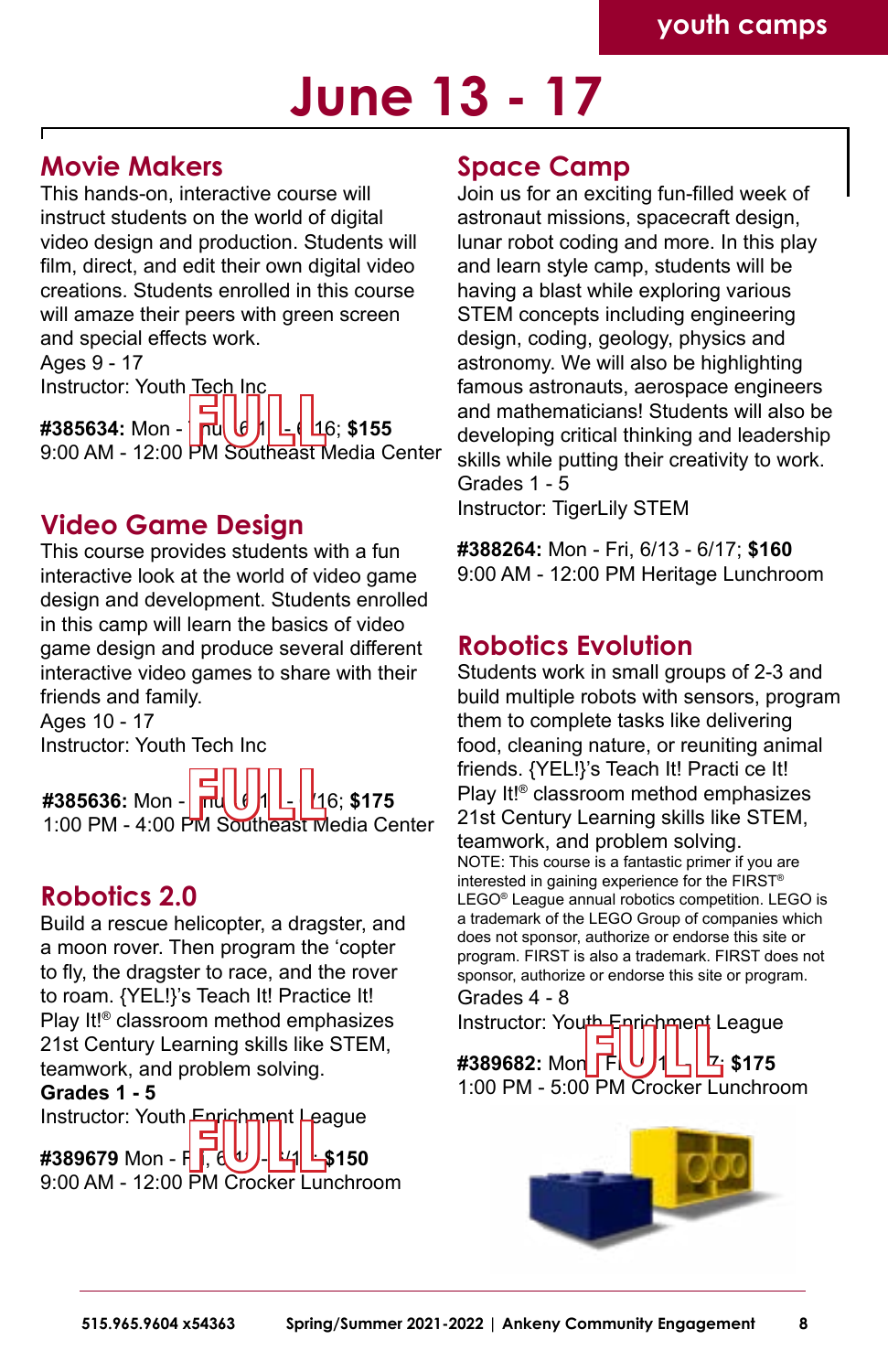# **June 13 - 24**

# **Safety Town**

Safety Town is a week-long opportunity for children entering kindergarten in the fall. Each session includes interactive instruction for biking, traffic, pedestrian, fire, 911, stranger danger, boating, camping, bus, poison, gun, internet, weather, and personal safety. It's a fun and exciting way for children to learn about safety strategies. Each child needs to bring a bike helmet and water bottle.

Instructor: Mandy Snyder

#### **Grades: Entering Kindergarten**

**#392104:** Mon - Fri, 6/13 - 17; **\$60** 9:00 AM - 10:30 AM Northwest Elementary

**#392107:** Mon - Fri, 6/13 - 17; **\$60** 11:00 AM - 12:30 PM Northwest Elementary

**#392108:** Mon - Fri, 6/13 - 17; **\$60** 1:30 PM - 3:00 PM Northwest Elementary **#392112:** Mon - Fri, 6/20 - 24; **\$60** 9:00 AM - 10:30 AM Northwest Elementary

**#392113:** Mon - Fri, 6/20 - 24; **\$60** 11:00 AM - 12:30 PM Northwest Elementary

**#392114:** Mon - Fri, 6/20 - 24; **\$60** 1:30 PM - 3:00 PM Northwest Elementary



# Have questions? Contact Us

Ankeny Community Engagement 306 SW School Street Ankeny, Iowa 50023 [kristopher.koehler@ankenyschools.org](mailto:kristopher.koehler%40ankenyschools.org?subject=) 515 965-9604 ext 54363

Office hours: Monday - Friday 7:30 am to 4:30 pm

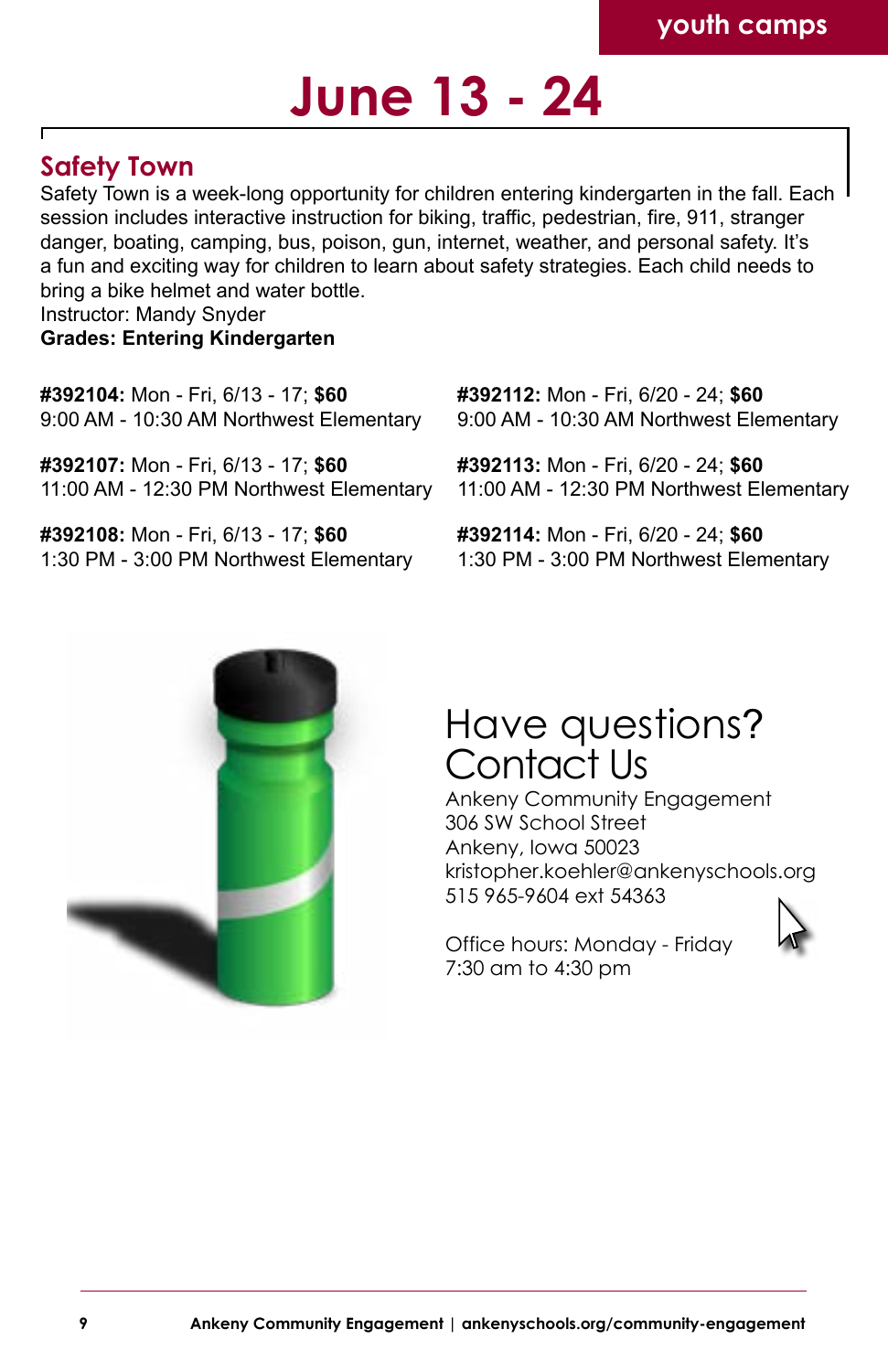# **June 20 - 24**



### **Writer's Workshop**

In this course, your child will have fun engaging in different writing styles and types. From blogs to persuasive pieces (haven't you always wanted to hear exactly WHY they need a cell phone in 4th grade). your child will have time to get their creative juices flowing. This course will be taught by a Sylvan Certified Writing teacher who will arm your child with great foundational skills for back to school success (or to beat summer boredom).

Grades 1 - 5 Instructor: Sylvan Learning

**#386106:** Mon - Fri, 6/20 - 6/24; **\$150** 1:00 - 3:00 PM Southeast Media Center

### **Flight School**

It's a bird, it's a plane, it's Flight School Camp! From rockets to kites and planes to birds, if it flies, we will be exploring it during this fun, hands-on camp! Join us as we learn all about physics, engineering, technology, biology and more as they relate to flight through games, crafts, experiments and engineering design challenges! Grades 1 - 5 Instructor: TigerLily STEM

**#387502:** Mon - Fri, 6/20 - 6/24; **\$160** 9:00 AM - 12:00 PM Heritage Lunchroom

# $N$ EW Maker Tech

Do you like to design, to create and/or to explore new technology? Join us as we learn about and create all sorts of fun projects using 3D printing, laser cutting and engraving, die-cutting and more! We'll provide all the materials and technology – you bring the creativity. Grades 6 - 8 Instructor: TigerLily STEM

**#387508:** Mon - Fri, 6/20 - 6/24; **\$175** 9:00 AM - 12:00 PM Northeast Art Room

### **{YEL!} Fencing Camp**

For students entering grades 2–12 New and returning students invited. Your favorite instructors return with more knowledge, refined coaching skills and, of course, your favorite fencing games and arm bands. Safety is our first priority. We supply safety swords, protective masks, chest plates and jackets, in a high-octane, inclusive environment.

Instructor: Youth Enrichment League

#### **GRADES 2-5**

**#389689:** Mon - Fri, 6/20 - 6/24; **\$170** 9:00 AM - 12:00 PM Crocker Gym

**GRADES 6-12**

**#389690:** Mon - Fri, 6/20 - 6/24; **\$170** 1:00 PM - 4:00 PM Crocker Gym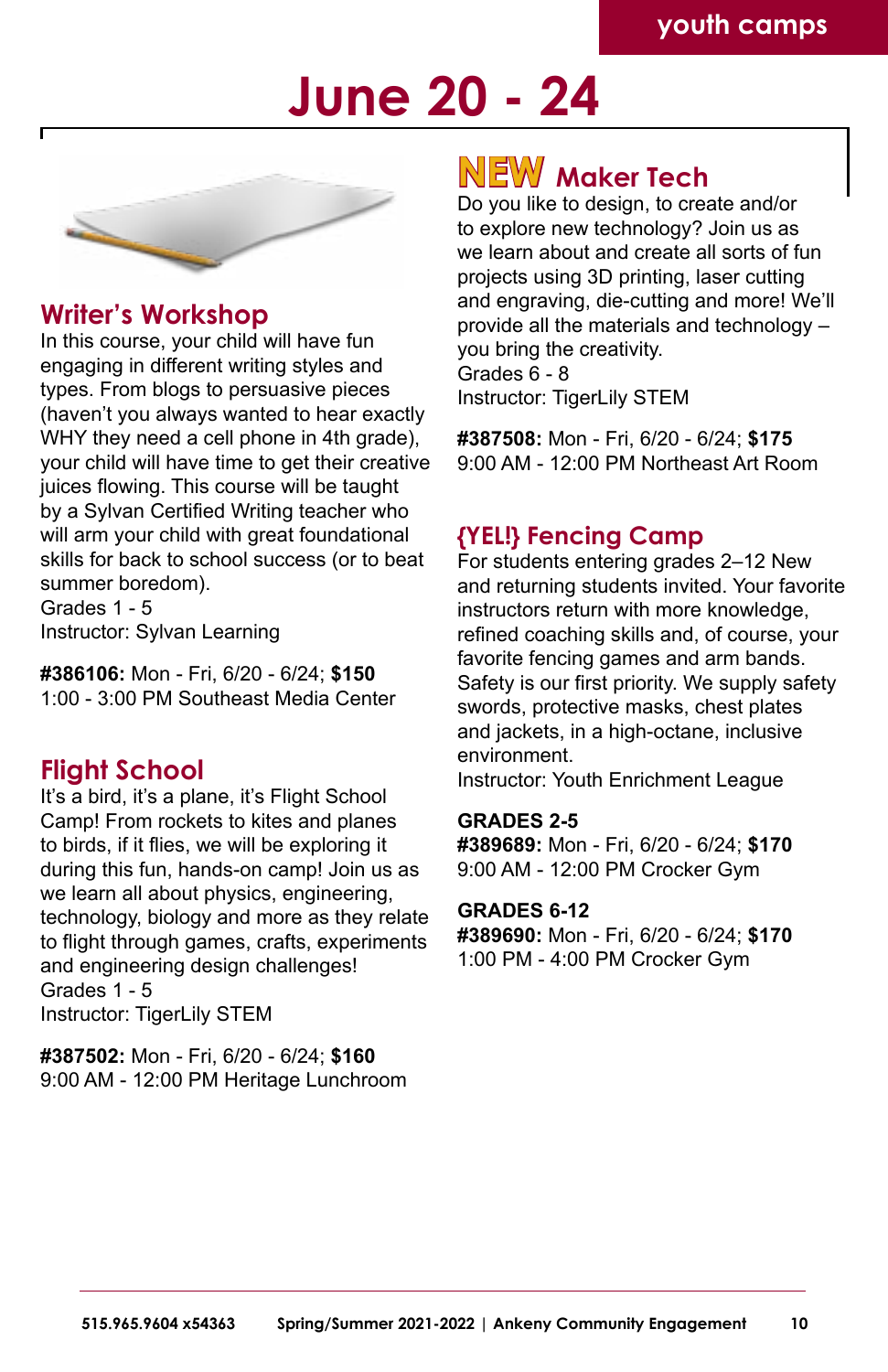# **June 27 - July 1**

# **Virtual Reality Developers**

Do you love video games, coding, virtual reality or graphic design? This camp is for you! We will be designing our own worlds, characters and experiences, coding our own games and experiencing them all in virtual reality.

Grades 3 - 7 Instructor: TigerLiby #388272: Mon -  $\left| \right| \left| \right| \left| \right| \left| \right| \left| \right| \left| \right| \left| \right| \left| \right|$ 11structor: 11gent.<br> **#388272:** Mon - **Filmeric Property 160**<br>
9:00 AM - 12:00 PM Heritage Media Center

# **Destination Mars: Rocketry**

Launch and watch your very own rocket speed 300 feet into the air! Then it is yours to take home! Students will make and take home multiple rockets of varying difficulty throughout this session. We will use these rockets and airplanes to investigate basic aeronautical concepts including: propulsion, thrust, lift, drag and more. We will also hypothesize about travel in outer space, how to get a United States astronaut to Mars and life on Mars. NOTE: Parents will be asked to contribute two, 2 liter soda bottles (empty) for 2 different experiments. Grades 2 - 5

Instructor: Youth Enrichment League

**#389693:** Mon - Fri, 6/27 - 7/1; **\$162.50** 9:00 AM - 12:00 PM Crocker Lunchroom



# **Red, White & Blue STEM For You**

In this Fourth of July themed camp, we will be having a blast with hands-on STEM activities, crafts and games. We will be exploring the different colors in fireworks, designing carnival rides and making flag inspired crafts. Please wear clothes appropriate for hands-on activities and outdoor games. Grades K - 5 Instructor: TigerLily STEM

**#388256:** Thur - Sat, 6/30 - 7/2; **\$99** 9:00 AM - 12:00 PM Northeast Art Room



### **SIGN UP EARLY!**

All Community Engagement classes have a minimum number of students necessary to run each class. Registration closes three business days before the first day of class, so be sure to sign up today!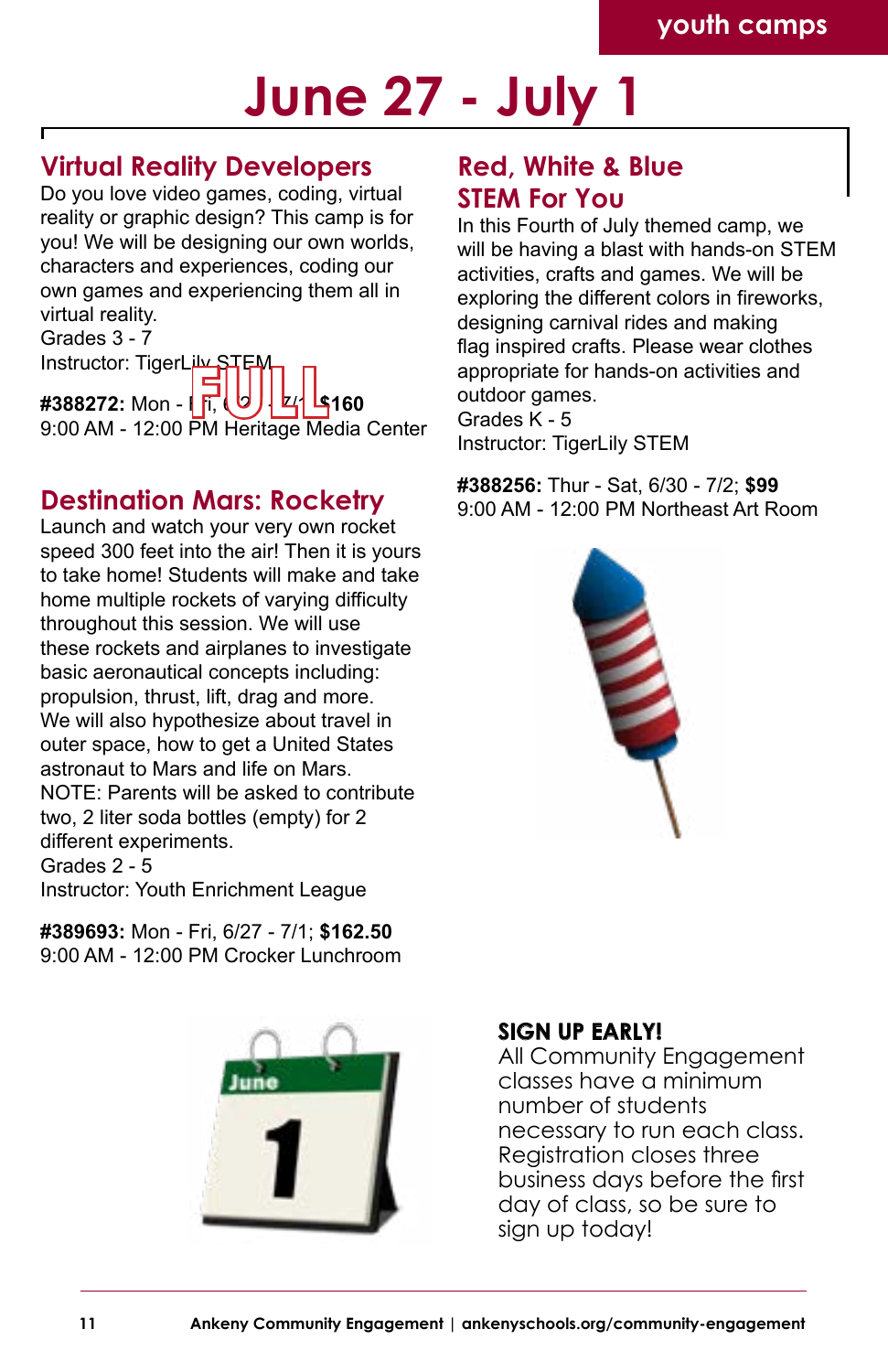# **July 11 - 15**

# **Intro To eSports NEW**

Turn your passion for video games into valuable life skills! We will introduce the world of Esports and teach students about the many opportunities available to them by getting involved. Students will get to play some of the most popular Esports games, compete with and against each other in tournaments, and learn important lessons along the way.

Grades 3 - 8 Instructor: COR Robotics

**#385741:** Mon - Wed, 7/11 - 7/13; **\$87.50** 9:00 AM - 12:00 PM Heritage Media Center



# $N$ **EW** RC Wars

In RC Wars, teams of students will build their own Remote Control vehicles to race and battle against other teams. Students will need to design their vehicles to not only be faster and stronger than other teams' creations, but also better than purchased RC Cars and Drones! RC Wars will feature land and air races, obstacle courses and more as students learn mechanical and electrical building skills in an energetic and exciting environment. Grades 4 - 9 Instructor: COR Robotics

**#385744:** Mon - Wed, 7/11 - 7/13; **\$87.50** 1:00 PM - 4:00 PM Heritage Media Center

### **{YEL!} Chess Camp**

For students entering grades 1-5 All levels welcome. The {YEL!} Teach It!…Practice It!...Play It! method keeps chess students progressing with 60+ chess lessons and thousands of puzzles as well as guided games and an end-of-week in-class tournament. Class fee includes ChessKid. com membership for the session (\$49 annual value). Battle summer brain drain... sign up today. Grades 1 - 5 Instructor: Youth Enrichment League

**#389695:** Mon - Fri, 7/11 - 7/15; **\$155** 9:00 AM - 12:00 PM Crocker Lunchroom

# **Camp Invention**

Give your young innovator an unforgettable adventure! All-new, hands-on activities will launch their imagination and get their confidence soaring as they explore STEM fun from the oceans to outer space. Campers will create a habitat for robotics fish, construct a Spacepack and Astro-Arm, make connections between science and art, and experiememt with building a mega marble arcade.

Read more about what your camper will do each day at camp and sign up at [https://invent-web.ungerboeck.](https://invent-web.ungerboeck.com/programsearch/moreinfo.aspx?event=37556) [com/programsearch/moreinfo.](https://invent-web.ungerboeck.com/programsearch/moreinfo.aspx?event=37556) [aspx?event=37556](https://invent-web.ungerboeck.com/programsearch/moreinfo.aspx?event=37556).



Save \$25 with the code **EXPLORE25** by March 31. **Grades Entering K- 6**

Mon - Fri, 7/11 - 7/15; **\$270** 9:00 AM - 3:30 PM Prairie Trail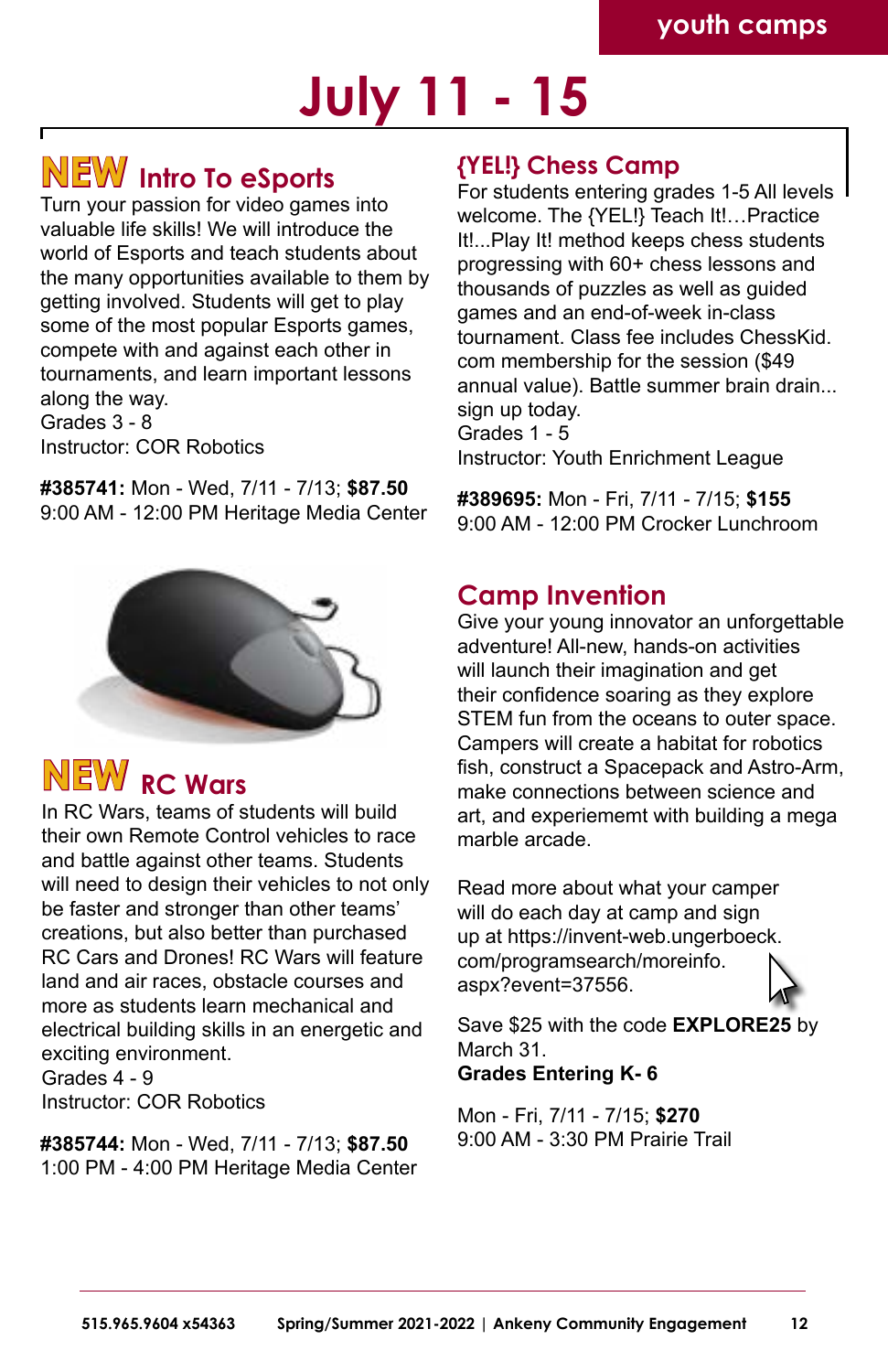# **July 18 - 22**

# **Arcade Game eSports NEW Amazing Architects**

This class gives students a look at online game development and puts them in the driver's seat of simple game creation. Students in this course will develop online games including arcade style, platform and other interactive games that they can publish and share online. Students will also use their games in an eSport setting and complete like real gamers.

Ages 6 - 12

Instructor: Youth Tech Ing

**#385643:** Mon - Thu 1385643: Mon - The FULL<br> **#385643:** Mon - The Full Lunchroom<br>9:30 AM - 12:00 PM Southeast Lunchroom

### **Robotics-Battle Bots**

This course offers hands-on opportunities to build and program robots. Working in small teams, students will design robotics systems to compete in fun real-world activities. Each day will bring a new challenge, and your team's robot will have to morph to better adapt and compete. Students will compete in the battle bots competition at the end of the camp to prove their robot is the best. This class is perfect for the student who has a big imagination and likes to build things

Ages 8 - 15

Instructor: Youth Tech

**#385645: Mon - Thu** 11581 actor: Toddi Technology<br> **#385645:** Mon - The FTULLL **4155**<br>
1:00 PM - 4:00 PM Southeast Lunchroom

Do you love building and designing things? Join us for a fun hands-on camp where we will be creating blueprints. learning about architectural features, exploring scale and building a model of our dream house. Grades 3 - 5 Instructor: TigerLily STEM

**#388258:** Mon - Fri, 7/18 - 7/22; **\$160** 9:00 AM - 12:00 PM Northeast Art Room

# **Coding 2.0**

Each {YEL!} Coding class follows four basic components:

•Teach It!…Students learn different coding techniques

•Code It!… Students use Scratch®\* to code their own animated story lines

•Explore It!…Students can write their own code, experiment with it and test new options.

•Keep It!…Students can keep their code online with Scratch and can access it and expand upon it at anytime.

Sign up today to THINK, LEARN and PLAY WELL with {YEL!}.

Grades 3 - 6 Instructor: Youth Enrichment League

\*Scratch is an MIT created and monitored, kid-safe web interface. It uses a drag and drop programming interface to teach students of all levels coding practices. Your child will receive a Scratch user name and password so they can access their projects from any computer at anytime. Scratch is not affiliated with {YEL!} nor does it endorse this program.

**#389696:** Mon - Fri, 7/18 - 7/22; **\$160** 9:00 AM - 12:00 PM Heritage Media Center

**#389698:** Mon - Fri, 7/18 - 7/22; **\$160** 1:00 PM - 4:00 PM Heritiage Media Center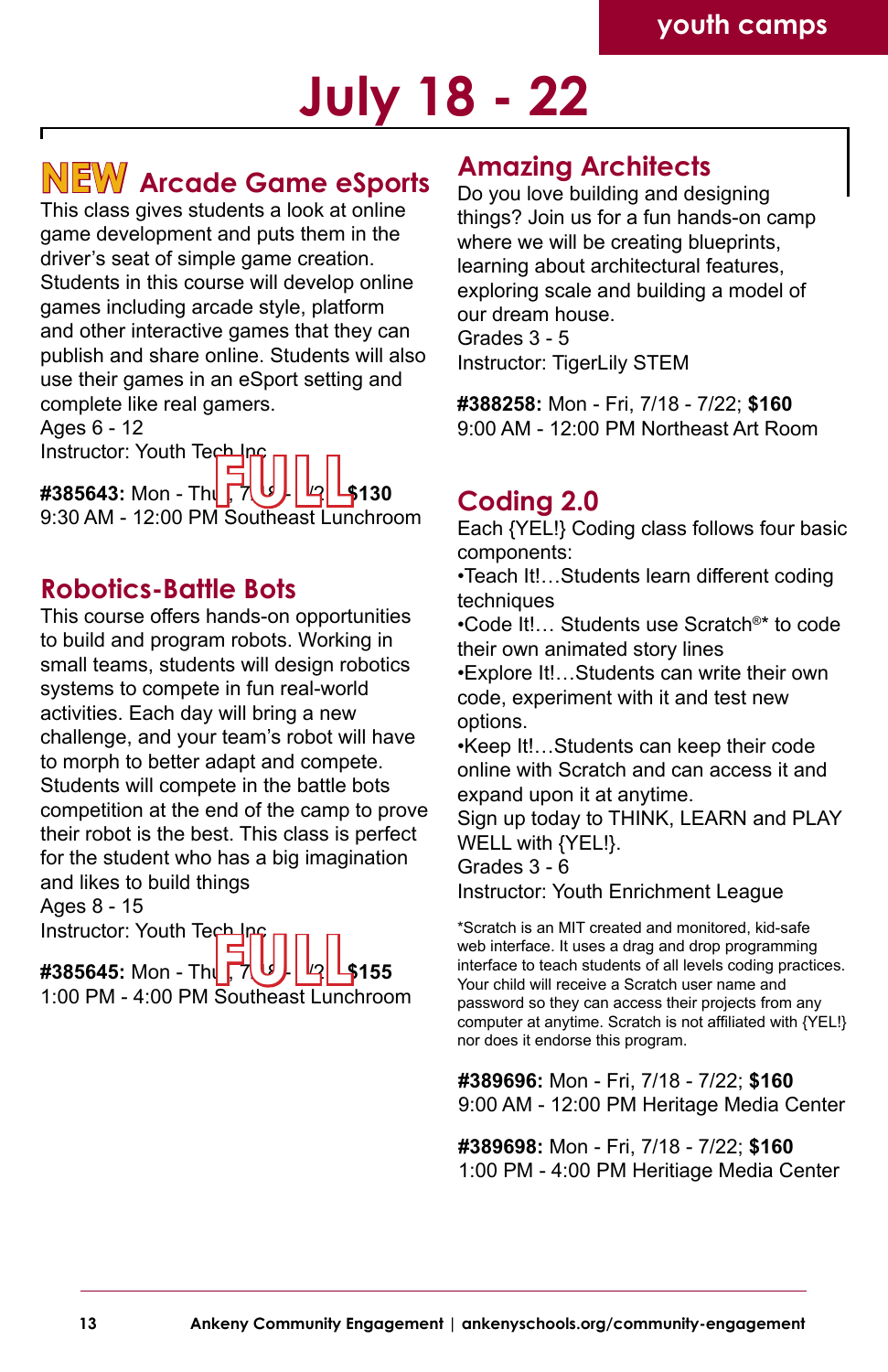# **July 25 - 29**

## **Project Runway**

Sweet summer projects! A tres-chic skirt, tie-top blouse, headband and more. No experience necessary. Students will make, showcase, and take home all their projects. Hand and machine sewing techniques are taught with SAFETY FIRST always in mind. The final day is a showcase where friends and family are invited to see the projects in action. Sign up today to THINK, LEARN and PLAY WELL with {YEL!}. Grades 4 - 8

#402390: Mon - Fri, 7/25 - 7/29; \$170 9:00 AM - 12:00 PM Heritage Elementary Lunchroom

**#402391:** Mon - Fri, 7/25 - 7/29; **\$170** 1:00 PM - 4:00 PM Heritage Elementary Lunchroom



### **School of Wizardry Camp**

Is it magic, or is it science? Join us for an exciting week full of wizardry inspired STEM activities, including chemistry experiments, engineering design challenges, coding, crafts, games and more. Muggles welcome. Grades 3 - 6 Instructor: TigerLily STEM

**Instructor: Youth Enrichment League #388261:** Mon - Fri, 1, 1, 1, 1, 9; **\$160**  $9.00$  AM - 12:00 PM Northeast Art Room

> **CONNECT WITH US ON FACEBOOK [@AnkenySchoolsCE](https://www.facebook.com/AnkenySchoolsCE)**

**SUBCRIBE HERE FOR MONTHLY HIGHLIGHTS AND UPDATES**

**[https://www.smore.com/u/](https://www.smore.com/u/ankenyce) [ankenyce](https://www.smore.com/u/ankenyce)**



This catalog is interactive. Click on any links to follow them for more information.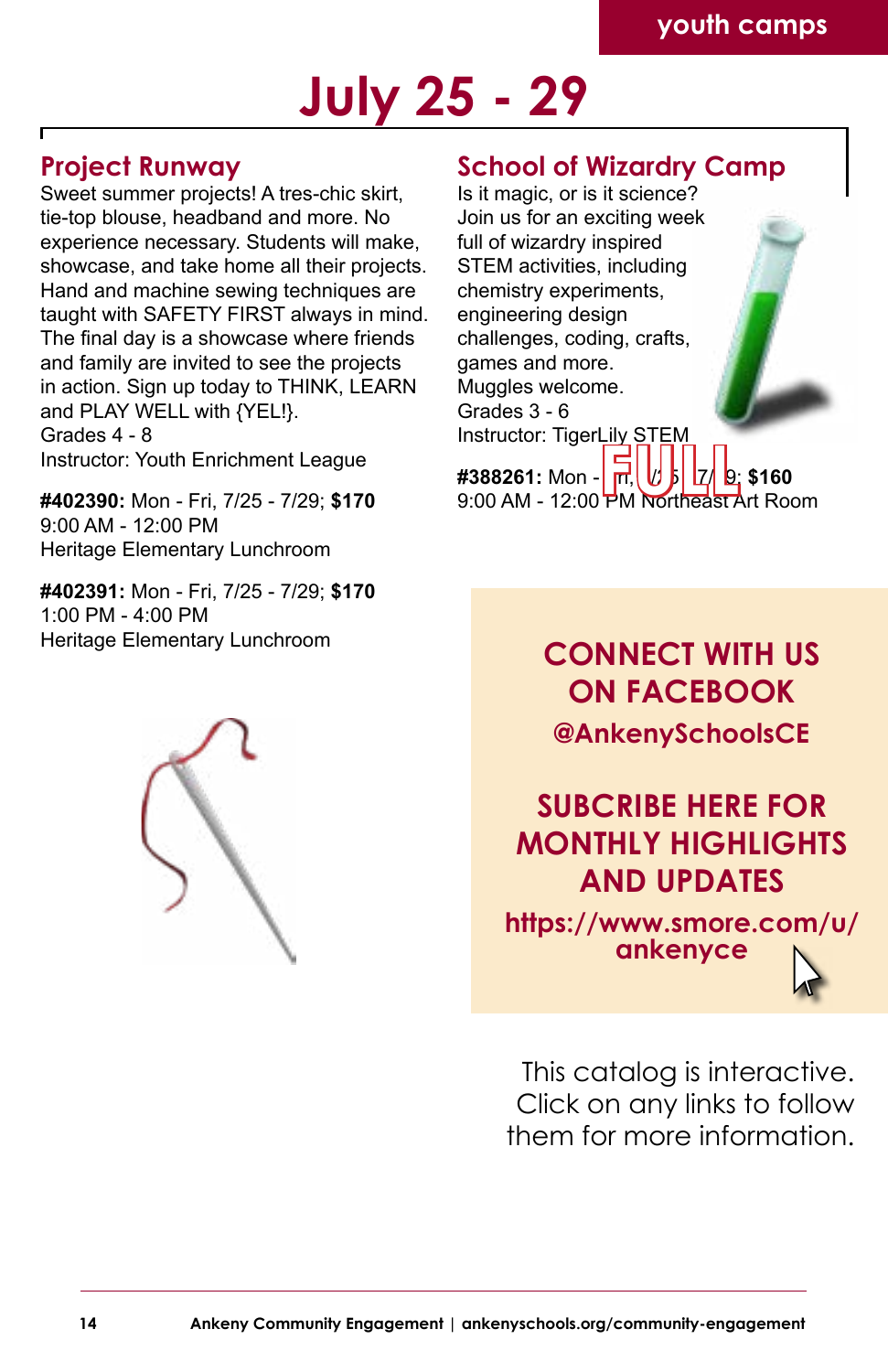# Registration

#### **ONLINE**

Register for classes and access up-to-date class information from the comfort of your own computer at [www.ankenyschools.org/community-engagement.](http://www.ankenyschools.org/community-engagement )

#### **IN PERSON**

Monday through Friday, 8:00 am - 4:30 pm. 306 SW School Street, Ankeny IA 50023, card only. Questions can be directed to the Ankeny Community Engagement Department at 515-965-9604 ext 54636.

Pre-registering helps instructors plan for their classes. All classes have size limits and/or have a minimum requirement for the class to be a "go." Please help us avoid the disappointment of class cancellations by registering early. Registration closes three business days before the first day of class.

#### **Confirmation of Registration**

Registration is required for all classes and is on a first-come, first-served basis. If registering close to the start date of a class, call or check the website to confirm that space is still available.

#### **Refunds**

Refund requests must be made at least three business days prior to the start of class. Registration will be fully refunded if Ankeny Community Schools cancels the class. There are no refunds or discounts for missed classes due to illnesses.

#### **Changes/Cancellations**

Occasionally class locations may need to change. Please make sure your contact information is current so that we may reach you with any necessary changes/updates.

#### **Partial Scholarships**

Grant funding makes it possible for the Ankeny Community Engagement Department to offer partial scholarships to students in need on a limited basis. These partial scholarships are available for our youth and parenting courses. Contact the Ankeny Community Engagement Department at 515-965- 9604 ext 54363 for more information.

#### **Weather Cancellations**

Community Engagement classes scheduled in or at district facilities are canceled if the Ankeny Community School District has canceled for weather or other emergencies. A message will be posted at ankenyschools.org.

#### **Photo Permission**

Occasionally photos may be taken of the participants in classes for future marketing. Participants desiring their names/photograph not to be used for marketing must notify Community Engagement in writing at the time of registration.

#### **Hold Harmless**

Instructors and participants understand that this course may expose them to some risk and that individuals need to assess their own personal health/fitness to participate in the courses, and thus, instructor or participants are responsible for any medical expense. Participants hold harmless the District and its officials, employees, and agents from and against all claims, liabilities, damages and expenses, including attorney fees and costs.

Ankeny Community School District does not discriminate based on race, color, creed, religion, national origin, sex, gender identity, age, disability, marital status, sexual orientation, physical attributes, physical or mental ability or disability, ancestry, political party preference, military affiliation, socioeconomic status, or familial status. Inquiries or grievances may be directed to<br>Kenneth Morris, Jr. Equity Director, 306 SW School Street, P.O. Box 189, Ankeny, IA, 50 IL 60661.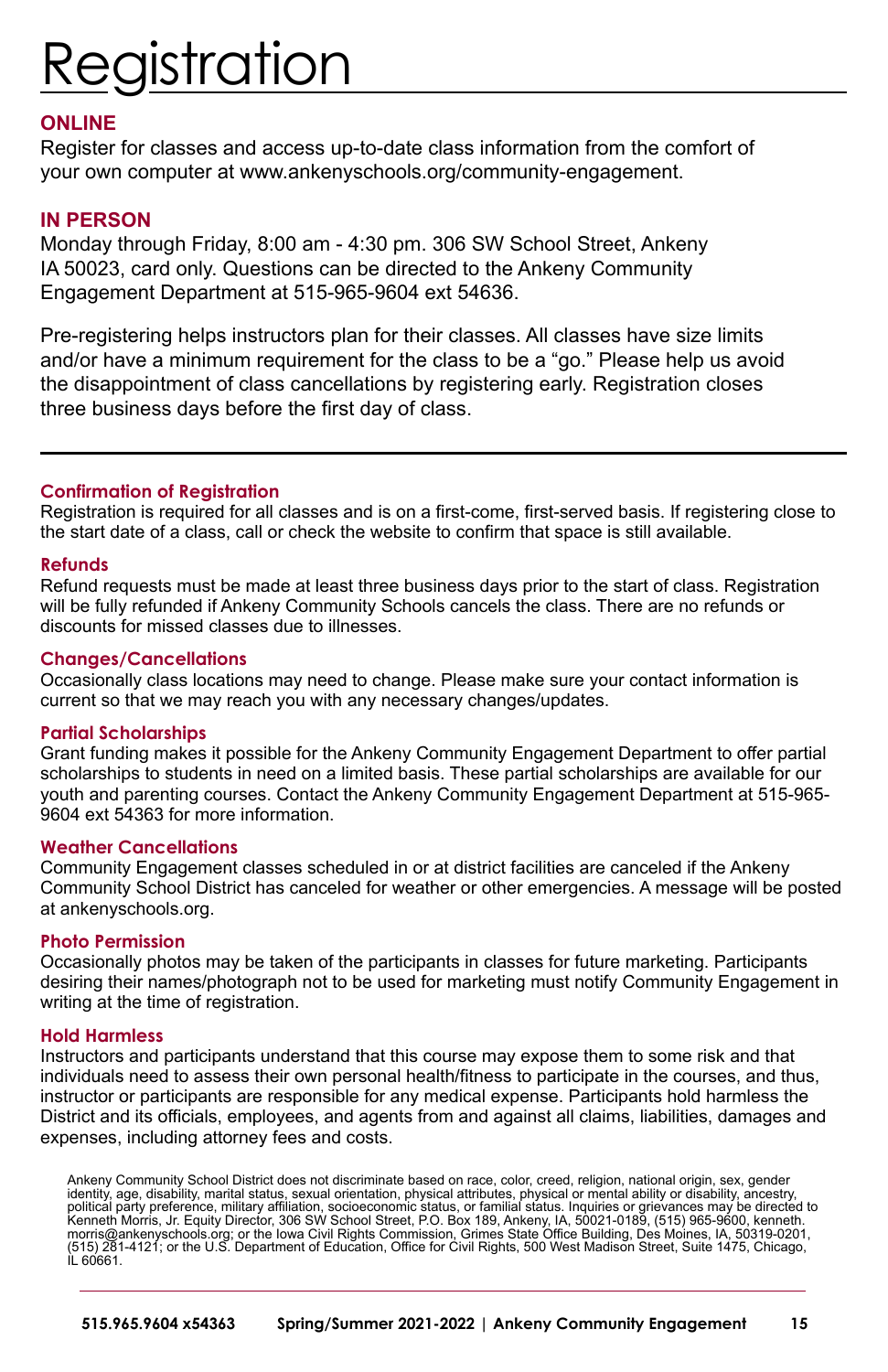

# **Class Locations**

Community Engagement classes take place in Ankeny Community School District's seventeen buildings.

**Ankeny Centennial High School** 2220 NW State Street

**Ankeny High School**  1155 SW Cherry Street

**Ashland Ridge Elementary School** 2600 NW Ash Street

**Crocker Elementary School**  2910 SW Applewood Street

**East Elementary School** 710 SE 3rd Street

**Heritage Elementary School** 301 SW Prairie Trail Parkway

**Northeast Elementary School** 1705 NE Trilein Drive

**Northview Middle School** 1302 N Ankeny Boulevard

**Northwest Elementary School** 202 W First Street

**Parkview Middle School** 105 NW Pleasant Street

**Prairie Ridge Middle School**  1010 NW Prairie Ridge Drive

**Prairie Trail Elementary School** 1850 SW College Avenue

**Rock Creek Elementary School** 3800 NW Abilene Road

**Southeast Elementary School** 1005 SE Trilein Drive

**Southview Middle School**  1020 SW Cherry Street

**Terrace Elementary School** 310 NW School Street

**Westwood Elementary School** 2920 NW Ninth Street



# SHARE YOUR BIG IDEA

Have a talent or topic you'd like to share with others? Call the Community Engagement office at 515-965-9604 x54363 or go to *[ankenyschools.org/community-engagement](http://www.ankenyschools.org/community-engagement )* to submit your camp or class proposal.



**PROPOSALS FOR FALL/WINTER 2022 ARE DUE MAY 25, 2022!**